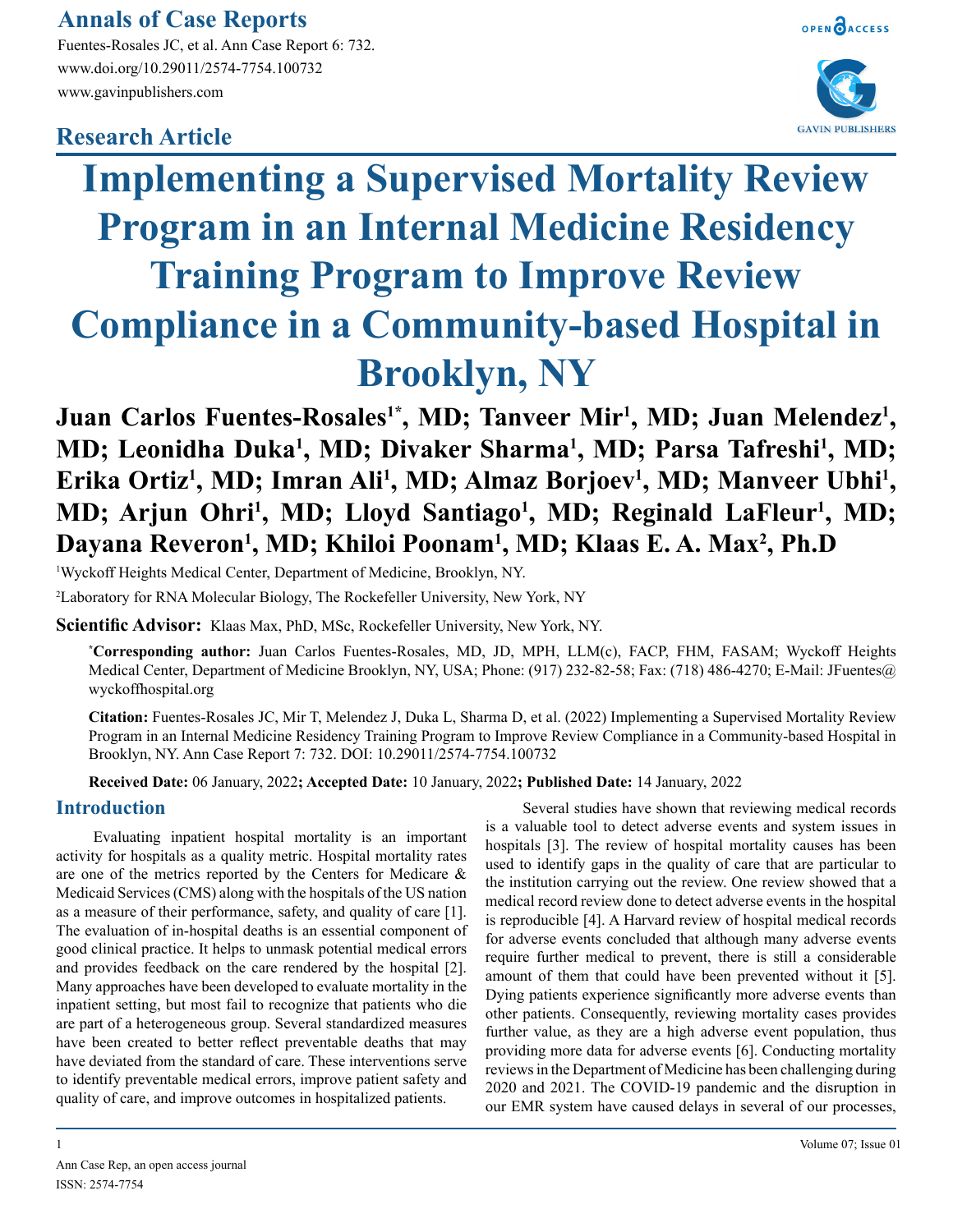**Citation:** Fuentes-Rosales JC, Mir T, Melendez J, Duka L, Sharma D, et al. (2022) Implementing a Supervised Mortality Review Program in an Internal Medicine Residency Training Program to Improve Review Compliance in a Community-based Hospital in Brooklyn, NY. Ann Case Report 7: 732. DOI: 10.29011/2574-7754.100732

including mortality reviews. To improve mortality reviews in the Department of Medicine, we proposed a team approach composed of faculty and residents from the Residency Training Program, supervised systematically by Faculty members.

#### **Methods**

To review mortality cases in the Department of Medicine of Wyckoff hospital, we created a team of two faculty members and 14 (7 PGY-1s and 7 PGY-2s) residents. The team met to discuss the project, learn more about the scope of the problem and ways to address it. The seven junior residents were paired with the seven senior residents to form seven sub-teams. One senior resident was selected as the leader of the residents. We used a standardized form provided by the Quality Management and Regulatory Department to conduct the review similar to the one presented in Form 1 (See Appendix A). The faculty members met with the residents and in-serviced them on how to conduct a mortality review. The faculty team also described the content of the form, analysing each of the questions and anticipating some of the most common questions residents have. Residents were encouraged to actively participate in the review process, ask questions and discuss alternative views and express their doubts.

The review was conducted from January 2021 to May 2021. Every month, the faculty members assigned mortality cases to the team leader, who distributed them to the seven sub-teams (paired senior and senior residents). Residents were given 2 to 3 weeks to meet with the faculty to discuss the cases, complete the forms and return them to the team leader. When all the forms were returned, other cases were assigned for review. To assess the impact and value of this performance improvement project on the resident's education, an anonymous questionnaire with ten questions was provided to the residents (Figure 1).

#### Questions **Response ranges and means** This mortality review ... 1) ... helped me to improve my practice-based Learning and Improvement skills 4.55 2) ... helped me to improve my patient care skills 4.46 3) ... helped me to improve my system-based practice skills 4.36 4) ... helped me to improve my medical knowledge 4.46 5) ... helped me to improve my interpersonal and communication skills 4.00 6) ... helped me to improve my professional skills  $-4.46$ 7) ... helped me to improve my clinical skills to conduct a clinical review 4.46 8) ... helped me to to recognize the importance of breakdowns in communication and medical errors 4.46 9) ... helped me to recognize the importance of advance care planning and advance directives 4.64 10) I will incorporate what I learnt from this mortality review into my daily clinical practice 4.72

| responses        |                  |                              |                     |                     |
|------------------|------------------|------------------------------|---------------------|---------------------|
|                  |                  |                              |                     |                     |
| "Strongly agree" | "Somewhat agree" | "Neither agree nor disagree" | "Somewhat disagree" | "Strongly disagree" |



#### **Results**

**Dochonooc** 

Between January and May 2021, a total of 176 mortality review cases were conducted as described in the methods. Of this total, 7 cases were sent for a second review to clarify further questions. All residents felt confident while conducting the reviews and discussing the cases with the faculty members. 11 of the 14 residents provided feedback through the questionnaire, resulting in a 78.6% response rate (See table 1). Most residents agreed that the mortality reviews had a positive effect on their medical training. To analyze the aggregated data of the questionnaire, the responses were given a numeric value from 1 to 5, corresponding to "Strongly agree" (5), "Somewhat agree" (4), "Neither agree nor disagree" (3), "Somewhat disagree" (2), and "Strongly disagree" (1). To report the data of the questionnaire, the mean of each question was calculated and plotted into a graph for better visualization (Figure 1).

5

1  $\overline{2}$ з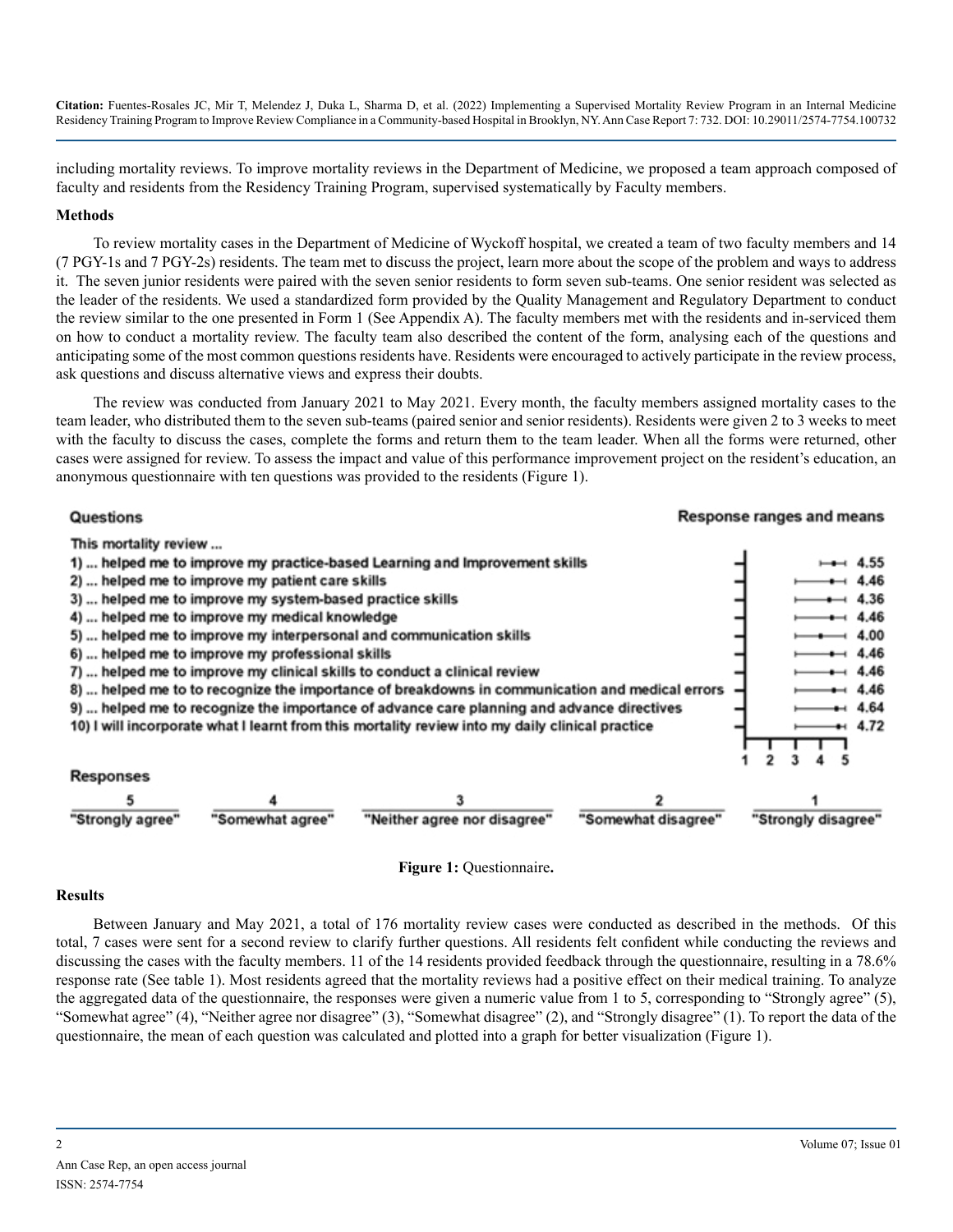**Citation:** Fuentes-Rosales JC, Mir T, Melendez J, Duka L, Sharma D, et al. (2022) Implementing a Supervised Mortality Review Program in an Internal Medicine Residency Training Program to Improve Review Compliance in a Community-based Hospital in Brooklyn, NY. Ann Case Report 7: 732. DOI: 10.29011/2574-7754.100732

| Number of reviews conducted                                           |       |  |
|-----------------------------------------------------------------------|-------|--|
| Number of residents                                                   | 14    |  |
| Number of Faculty                                                     | 2     |  |
| Number of cases for a second review                                   |       |  |
| Number of residents completing the questionnaire                      |       |  |
| Response rate to the questionnaire                                    | 78.6% |  |
| Lowest response in the questionnaire (Based on the mean) Question 5   |       |  |
| Highest response in the questionnaire (Based on the mean) Question 10 | 4.73  |  |

**Table 1:** Feedback through the questionnaire.

#### **Discussion**

This project involving 176 cases of mortality reviews is part of our ongoing effort to improve mortality reviews in the Department of Medicine. The newly introduced participation of resident teams consisting of a senior resident team leader and seven sub-teams, each consisting of a senior and a junior resident, helped mitigate workloads and open the review process to a broader panel of individuals with different perspectives and at varying levels of medical expertise. This approach also allowed faculty and residents to interact and maintain the medical trainees' supervision while critically reviewing adverse events as part of their medical education. As per the questionnaire, most residents agreed that the mortality reviews had a positive impact on their training and contributed positively to the core competency of the program. While only minor differences in the agreement were observed throughout the entire questionnaire, with means in the range of 4 and 5, the highest mean was observed for question 10 (I will incorporate what I learned from this mortality review into my daily clinical practice), at 4.73. The lowest mean was observed for question 5 (This mortality review helped me to improve my interpersonal and communication skills) at 4.00.

### **Conclusion**

Implementing a structured approach involving a team of residents in the process of reviewing mortality cases, a) allowed comprehensive and critical reviews of adverse effects by a broad panel of medical staff, b) had solid educational value for the trainees in a medical residency training program [7,8], and c) helped to mitigate the workload, while not impacting the total number of case numbers, compared to earlier years.

### **References**

- 1. [Dunn KL, Reddy P, Moulden A, Bowes G \(2006\) Medical record review](file:///C:/Users/phani/Desktop/10.1136/adc.2005.074179)  [of deaths, unexpected intensive care unit admissions, and clinician](file:///C:/Users/phani/Desktop/10.1136/adc.2005.074179)  [referrals: detection of adverse events and insight into the system. Arch](file:///C:/Users/phani/Desktop/10.1136/adc.2005.074179)  [Dis Child. 91: 169-172.](file:///C:/Users/phani/Desktop/10.1136/adc.2005.074179)
- 2. [Is researching adverse events in hospital deaths a good way to](file:///C:/Users/phani/Desktop/10.1136/bmjopen-2014-00738)  [describe patient safety in hospitals: a retrospective patient record](file:///C:/Users/phani/Desktop/10.1136/bmjopen-2014-00738) [review study; BMJ Open 5: e007380.](file:///C:/Users/phani/Desktop/10.1136/bmjopen-2014-00738)
- 3. [Kobewka DM, van Walraven C, Turnbull J, Worthington J, Calder L,](file:///C:/Users/phani/Desktop/10.1136/bmjqs-2015-004735) [Forster \(2017\) A. Quality gaps identified through mortality review;BMJ](file:///C:/Users/phani/Desktop/10.1136/bmjqs-2015-004735)  [Quality Safety. 26: 141-149.](file:///C:/Users/phani/Desktop/10.1136/bmjqs-2015-004735)
- 4. [Klein DO, Rennenberg RJMW, Koopmans RP, Prins MH \(2018\);](https://doi.org/10.1371/journal.pone.0208087)  [Adverse event detection by medical record review is reproducible, but](https://doi.org/10.1371/journal.pone.0208087)  [the assessment of their preventability is not;PLoS ONE 13: e0208087.](https://doi.org/10.1371/journal.pone.0208087)
- 5. [Leape LL, Brennan TA, Laird N, Lawthers AG, Localio AR, et al. \(1991\)](file:///C:/Users/phani/Desktop/10.1056/NEJM199102073240605)  [The nature of adverse events in hospitalized patients. Results of the](file:///C:/Users/phani/Desktop/10.1056/NEJM199102073240605) [Harvard Medical Practice Study II; N Engl J Med. 324: 377-384.](file:///C:/Users/phani/Desktop/10.1056/NEJM199102073240605)
- 6. [Haukland EC, Mevik K, von Plessen C, Nieder C, Vonen B \(2019\)](file:///C:/Users/phani/Desktop/10.1136/bmjoq-2018-000377) [Contribution of adverse events to death of hospitalized patients; BMJ](file:///C:/Users/phani/Desktop/10.1136/bmjoq-2018-000377)  [Open Qual. 8: e000377.](file:///C:/Users/phani/Desktop/10.1136/bmjoq-2018-000377)
- 7. [Plan-Do-Study-Act \(PDSA\) Worksheet; Institute for Healthcare](http://www.ihi.org/resources/Pages/Tools/PlanDoStudyActWorksheet.aspx)  [Improvement.](http://www.ihi.org/resources/Pages/Tools/PlanDoStudyActWorksheet.aspx)
- 8. [Center for Medicare and Medicaid Services; Plan-Do-Study-Act](https://www.cms.gov/medicare/provider-enrollment-and-certification/qapi/downloads/pdsacycledebedits.pdf)  [\(PDSA\) Cycle.](https://www.cms.gov/medicare/provider-enrollment-and-certification/qapi/downloads/pdsacycledebedits.pdf)